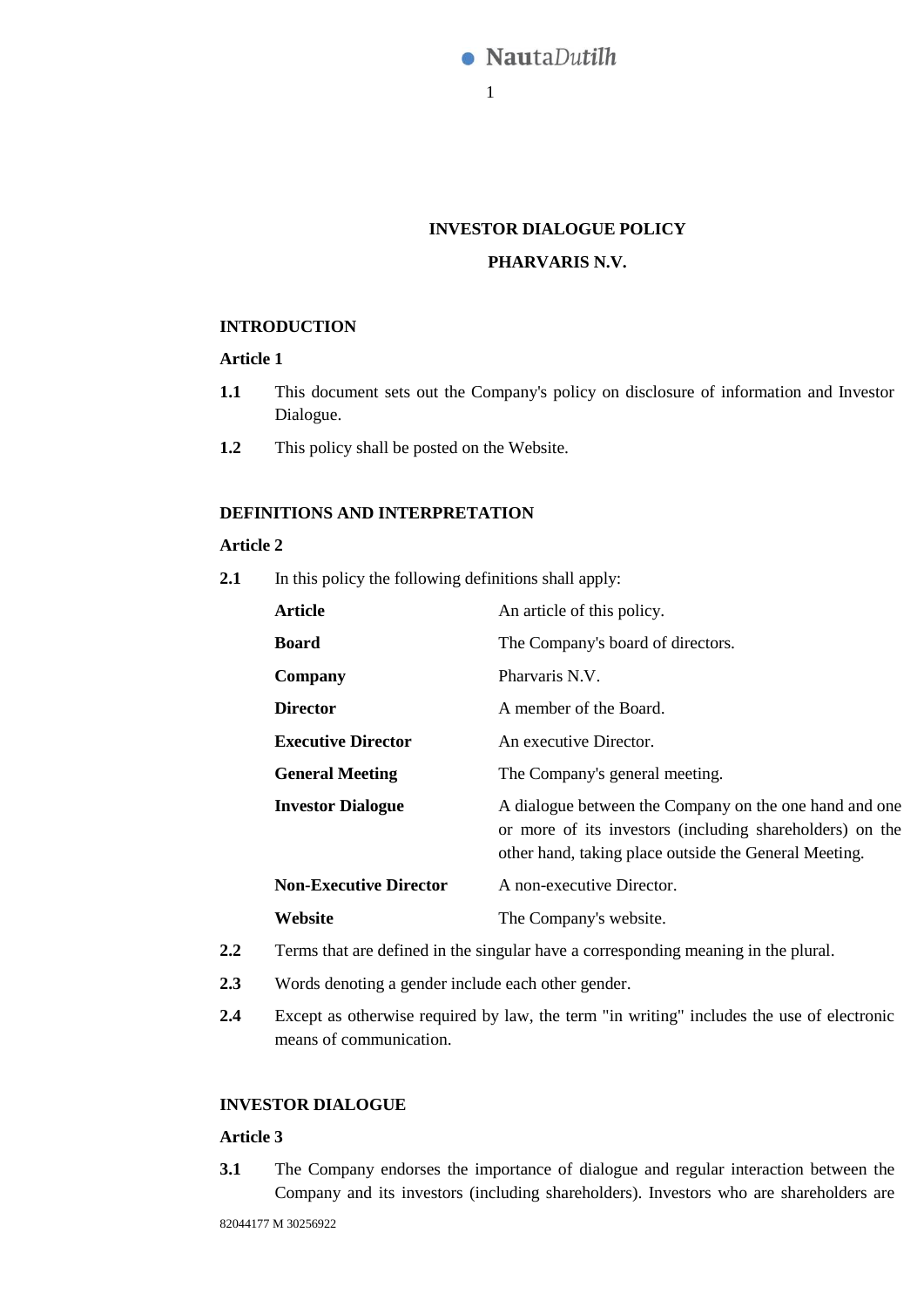

encouraged to attend and exercise their voting rights at General Meetings. The Board shall provide the General Meeting with information requested by the General Meeting, unless this would be inconsistent with an overriding interest of the Company. If the Board decides not to provide information requested by the General Meeting, they shall communicate the motivation for their decision to the General Meeting.

- **3.2** Circumstances may occur when Investor Dialogue taking place outside a General Meeting could be conducive to the interests of the Company and its business. The Company may initiate Investor Dialogue or engage in Investor Dialogue initiated or requested by one or more investors.
- **3.3** Without prejudice to the general rule that the Board shall be guided by the interests of the Company and of the business connected with it in performing their duties, the Company shall be free:
	- **a.** to reject a request for Investor Dialogue;
	- **b.** to terminate Investor Dialogue at any point in time; and
	- **c.** not to initiate Investor Dialogue.
- **3.4** In order to enable the Company to assess whether Investor Dialogue initiated or requested by one or more investors could be in the Company's best interests, the Company may request such i(s) to provide the Company in advance, and in writing, with all relevant information regarding the purpose of the Investor Dialogue so requested (including the topic(s) of such Investor Dialogue), and the views of such investor(s) on the matters to be discussed during such Investor Dialogue.
- **3.5** To the extent possible and practicable, the Company shall be represented by at least one Director (or another individual designated by the Board) in any Investor Dialogue.
- **3.6** The Company may involve its Investor Relations department in any Investor Dialogue, as well as such other officers of the Company and/or advisors as the Company deems appropriate.
- **3.7** The Executive Director(s) shall regularly (and at least annually) inform and consult the Non-Executive Directors on the process and content of any relevant Investor Dialogue.

### **AMENDMENTS AND DEVIATIONS**

### **Article 4**

Pursuant to a resolution to that effect, the Board may amend or supplement this policy and allow temporary deviations from this policy, subject to ongoing compliance with applicable law and NASDAQ requirements.

### **GOVERNING LAW AND JURISDICTION**